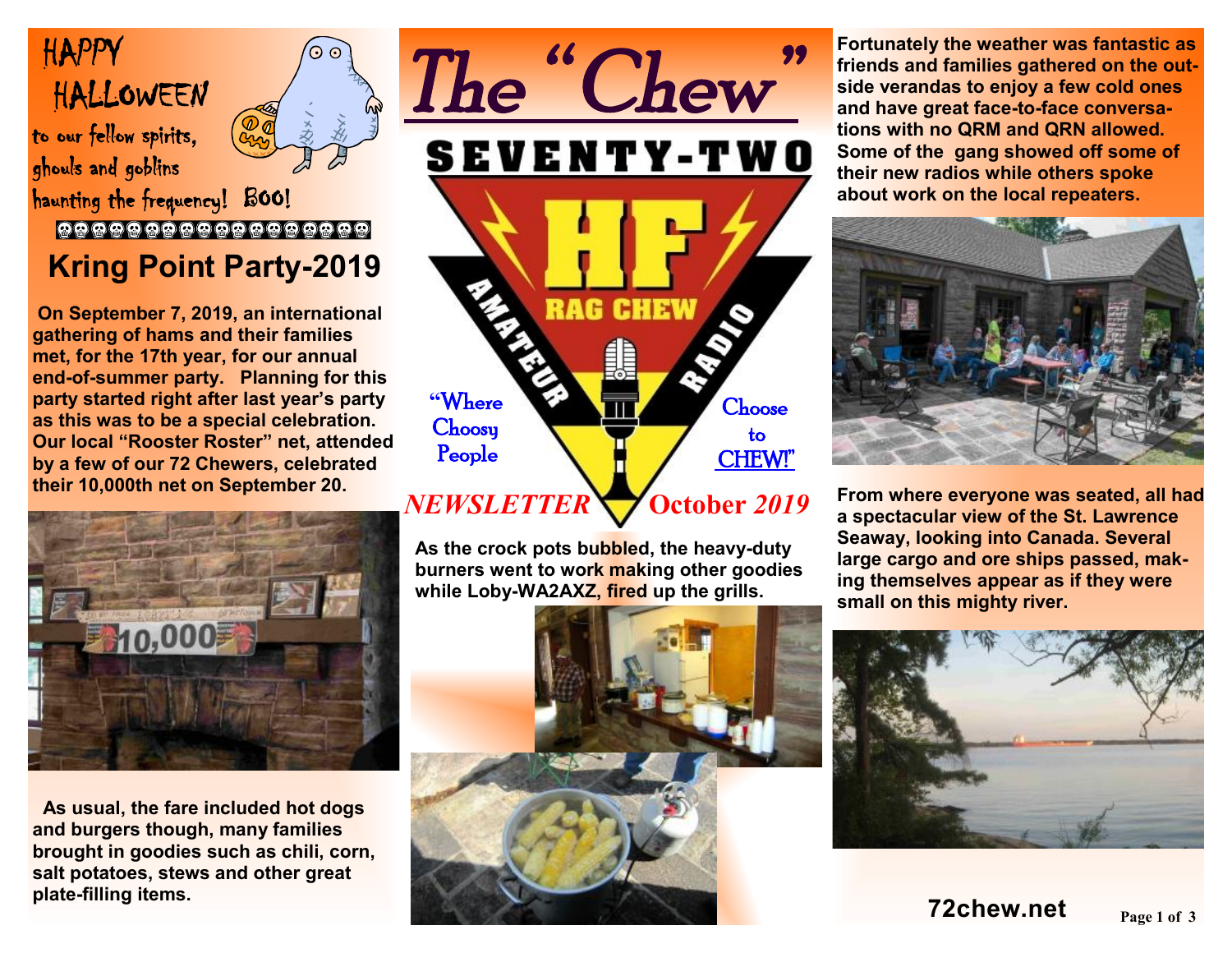**After the charcoal and propane burners did their thing, it was time for the dinner bell. The line for the buffet table went out the door as the great repast was unveiled.** 



**ham** for the hams! But we had a full house many filtered to Loby's-WA2AXZ campsite **Funny to note this year, nobody brought** 



**and some ate on the outside tables, enjoying the food and great atmosphere.** 

 **One little guy decided to set up his table on the rocks, in the side yard. He had a best friend, Prints the Basset hound, alongside, just waiting for some goodie to fall from his plate.** 



**After a fantastic afternoon, several well fed hams stood on the deck for the annual photo. (rear page). After the cleanup, to light the campfire and reminisce over the day's event.** 



 **Everyone had a wonderful time at the party and even Prints had a prime spot to watch the sun set over the St. Lawrence River.** 

**Next year's party is set for Saturday September 12, 2020. So mark your calendar today!** 

## **WA2AXZ PORTABLE**

**A quick look at the Loby-WA2AXZ radio shack setup at campsite #96 at Kring Point. A wicked thunder storm took down the Hustler 5BTV on the first day, as evidenced by the bent elements. The thing still worked very well and we had nice propagation on 40 and 160 meters.** 

 **Inside the camper, the radio equipment took precedence and filled the entire dinner table. Who needs to eat anyway? After two weeks the saddest day arrived when I broke down the station for the return trip home. True, I traded the green grass for NYC pavement but I'll always look back and enjoy the great time we all had on the St. Lawrence Seaway.**